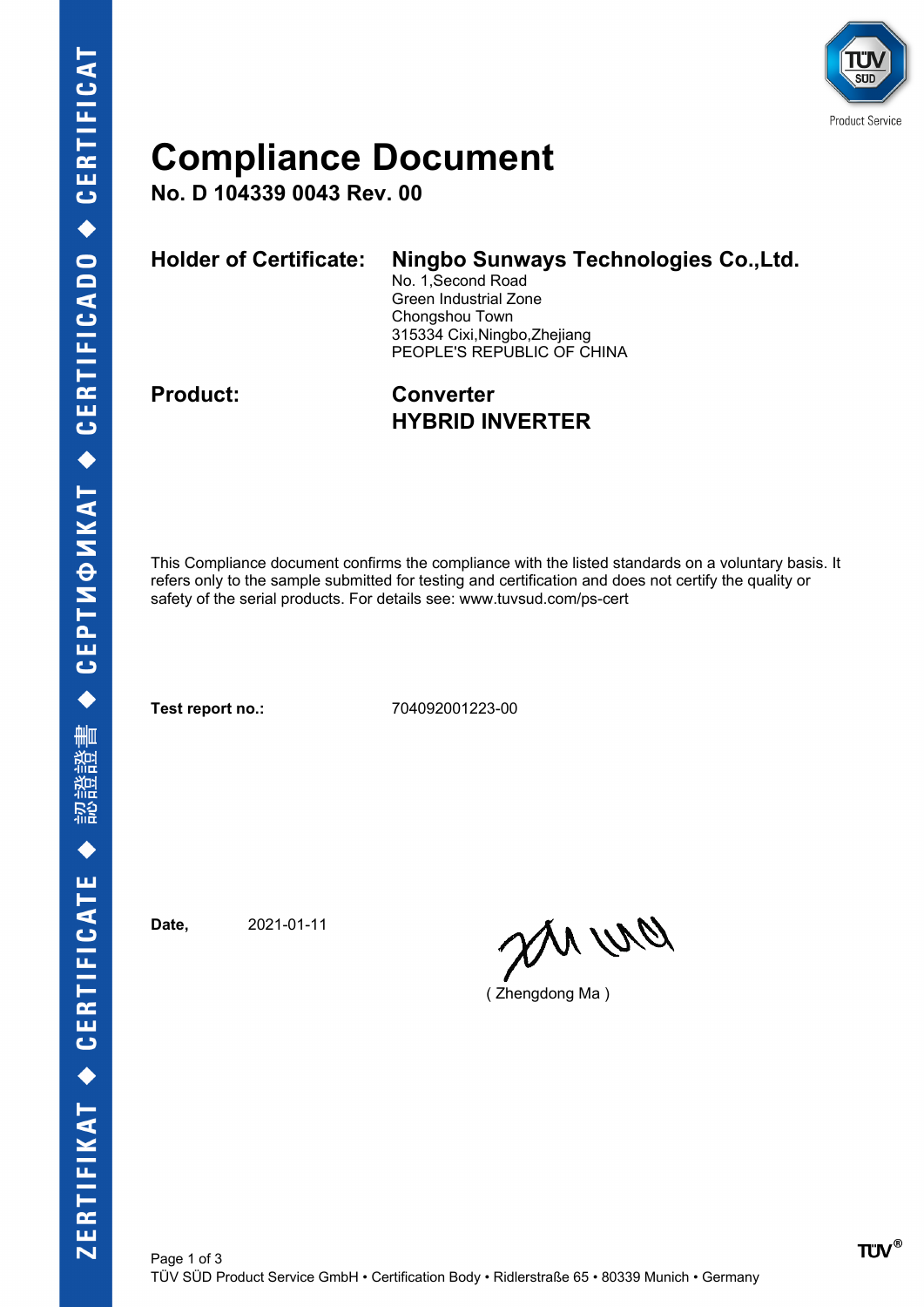

## **Compliance Document**

**No. D 104339 0043 Rev. 00**

#### **Model(s): STH-4KTL-HT, STH-5KTL-HT, STH-6KTL-HT, STH-8KTL-HT, STH-10KTL-HT, STH-12KTL-HT.**

#### **Parameters:**

| Model Name                         | STH-4KTL-HT                         | STH-5KTL-HT | STH-6KTL-HT |  |  |  |
|------------------------------------|-------------------------------------|-------------|-------------|--|--|--|
| PV Input Parameters                |                                     |             |             |  |  |  |
| Max. Input Voltage                 |                                     | 1000 Vd.c.  |             |  |  |  |
| <b>MPPT Voltage Range</b>          | 150-850 Vd.c.<br>200-850 Vd.c.      |             |             |  |  |  |
| Max. Input Current                 | 13/13 Ad.c.                         |             |             |  |  |  |
| $\overline{\text{Isc PV}}$         |                                     | 18/18 Ad.c. |             |  |  |  |
| <b>Battery Input Parameters</b>    |                                     |             |             |  |  |  |
| <b>Battery Type</b>                | Li-Ion                              |             |             |  |  |  |
| <b>Battery Voltage Range</b>       | 180-750 Vd.c.                       |             |             |  |  |  |
| Max. Charge Current                | 25 Ad.c.                            |             |             |  |  |  |
| Max. Discharge Current             | 25 Ad.c.                            |             |             |  |  |  |
| A.C. Output Parameters             |                                     |             |             |  |  |  |
| Output Rated Voltage               | 3/N/PE~, 230/400 Va.c.              |             |             |  |  |  |
| <b>Output Rated Frequency</b>      | 50 Hz                               |             |             |  |  |  |
| <b>Output Rated Power</b>          | 4000 W                              | 5000 W      | 6000 W      |  |  |  |
| <b>Output Rated Apparent Power</b> | 4000 VA                             | 5000 VA     | 6000 VA     |  |  |  |
| Output Max. Apparent Power         | 4400 VA                             | 5500 VA     | 6600 VA     |  |  |  |
| Output Rated Current               | 5,8 Aa.c.                           | 7,3 Aa.c.   | 8,7 Aa.c.   |  |  |  |
| Output Max. Current                | 6,7 Aa.c.                           | 8,3 Aa.c.   | 10 Aa.c.    |  |  |  |
| Power factor                       | 0.8 leading0.8 lagging              |             |             |  |  |  |
| <b>Back-Up Output Parameters</b>   |                                     |             |             |  |  |  |
| Output Rated Voltage               | 3/N/PE~, 230/400 Va.c.              |             |             |  |  |  |
| <b>Output Rated Frequency</b>      | 50 Hz                               |             |             |  |  |  |
| <b>Output Rated Power</b>          | 4000 W                              | 5000 W      | 6000 W      |  |  |  |
| Output Rated Apparent Power        | 4000 VA                             | 5000 VA     | 6000 VA     |  |  |  |
| Output Max. Apparent Power         | 4400 VA                             | 5500 VA     | 6600 VA     |  |  |  |
| A.C. Input Parameters              |                                     |             |             |  |  |  |
| Input Rated Voltage                | 3/N/PE~, 230/400 Va.c.              |             |             |  |  |  |
| Input Rated Frequency              | 50 Hz                               |             |             |  |  |  |
| Input Max. Current                 | 11,6 Aa.c.                          | 14,5 Aa.c.  | 17,4 Aa.c.  |  |  |  |
| Input Max. Apparent Power          | 8000 VA                             | 10000 VA    | 12000 VA    |  |  |  |
| Others                             |                                     |             |             |  |  |  |
| Protection class                   |                                     |             |             |  |  |  |
| Ingress protection                 | <b>IP65</b>                         |             |             |  |  |  |
| Overvoltage category               | $\overline{II}$ (PV), $III$ (MAINS) |             |             |  |  |  |
| Operating temperature range        | $-30^{\circ}$ C $+60^{\circ}$ C     |             |             |  |  |  |
| Operating altitude                 | 3000m                               |             |             |  |  |  |
| Inverter topology                  | Non-isolated                        |             |             |  |  |  |